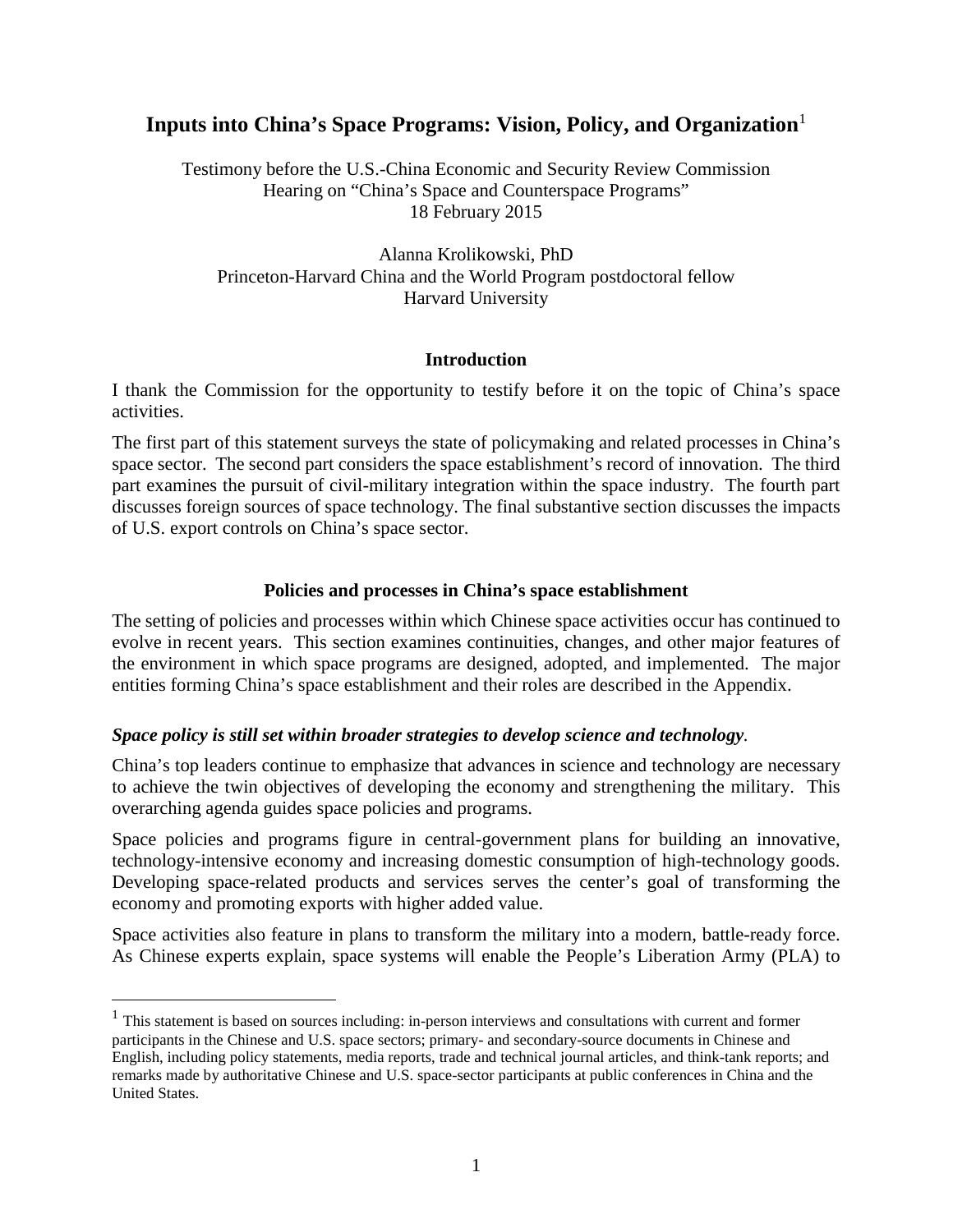harness the potential of the information revolution for military operations and fight technologically sophisticated adversaries.

### *Top leaders still pay close attention to space activities.*

China's top leaders have taken a personal interest in their country's space activities since their beginnings in the 1950s. Chinese experts have long stressed that success in space starts with political leadership, sometimes identifying personal attention by senior officials as conducive to the advance of particular programs. This situation persists under the administration of Xi Jinping today. Leaders continue to frequently visit facilities and receive briefings on the progress of projects. Through his tripartite role as head of the party, state, and military, Xi himself oversees and dotes on civil, commercial, and defense space programs and related activities.

### *Leading small groups still facilitate inter-agency coordination.*

Space programs require the participation of numerous and diverse entities, including civil and military units. A mechanism for achieving high-level coordination between these entities is the leading small group. These groups are designed to overcome the fragmentation of authority and barriers to communication across organizations involved in space activities. Often without a dedicated institutional home, the groups comprise representatives from existing offices in participating organizations on a project-specific basis. Leading small groups reportedly exst to oversee the programs for lunar exploration, human spaceflight, Earth observation satellites, and heavy-lift launch vehicle development. Officials at the highest levels lead or belong to several of these groups.

### *Expert input into policy decisions has grown more systematic.*

The space sector is a highly specialized and technical domain of activity. High-level leaders making policy and programmatic decisions rely on expert input, which they receive through several channels. These channels appear to remain both formal and informal, but the transmission of expert advice to decision makers has grown more institutionalized and systematic. For example, space experts in the large industrial groups contribute policy advice through recently formalized advisory channels.

### *Policymaking and programmatic processes are increasingly developed and sophisticated.*

Since 2006, space organizations have published a range of policy and programmatic documents, which, considered together, suggest that processes for designing and implementing space activities are growing more institutionalized, developed, and sophisticated. Space policy white papers, plans and strategies for space science and technology development, and other documents now identify priorities, set goals and schedules, and convey structured long-term visions for space activities in far greater detail, with greater transparency, and in language more accessible to international readers than in the past.

### *The implementation of on-going programs is the main current task.*

Xi Jinping's administration is likely to preside over the maturation of major programs and their culmination in important technical achievements. The forthcoming milestones are several. By or around 2022, the lunar program expects to complete a sample-return mission, the human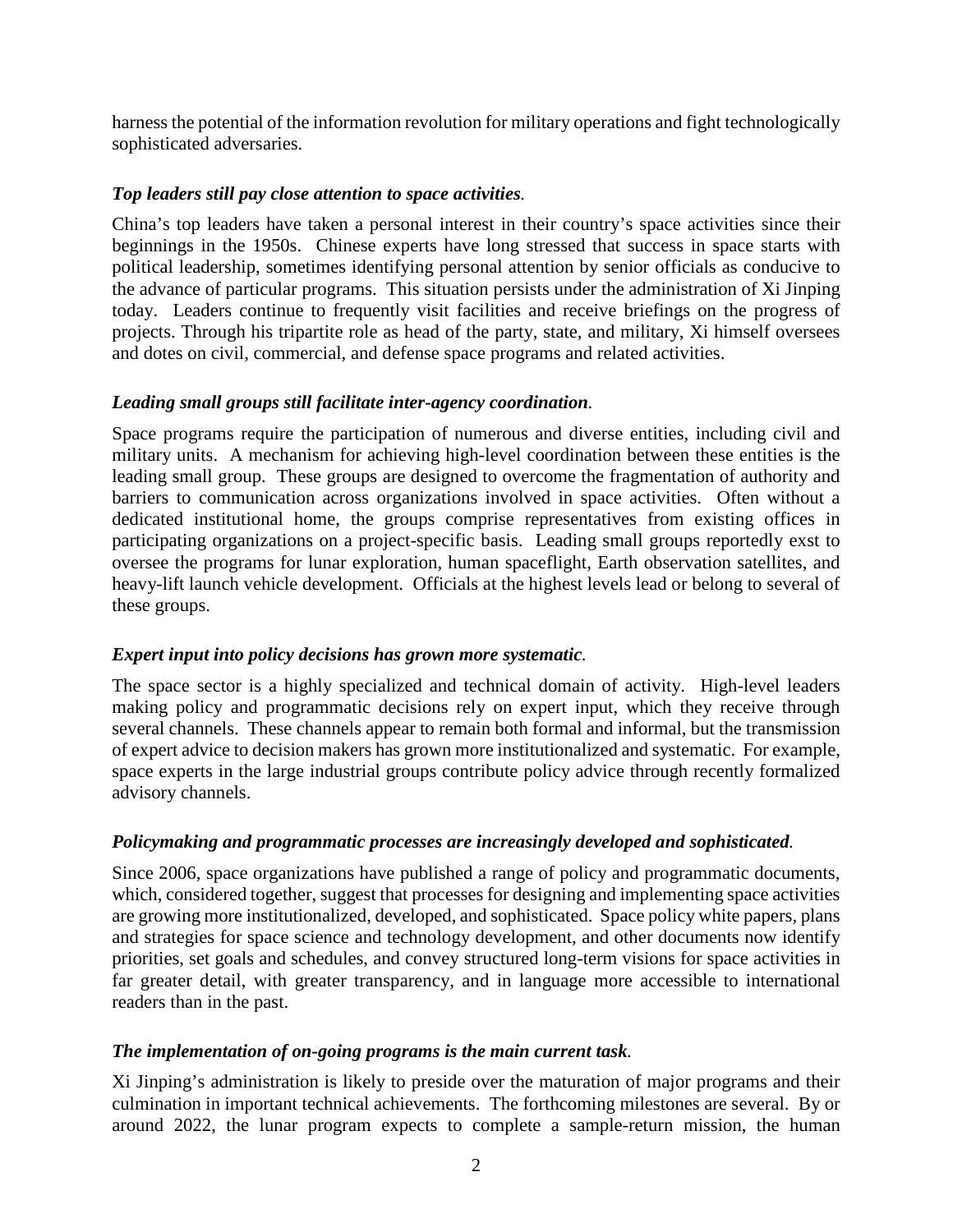spaceflight program expects to complete the on-orbit assembly of a space station, and the Beidou satellite navigation system expects to begin providing global signal coverage. Today, major space organs are preoccupied with the implementation of these on-going programs. Their focus is effective program management, maintaining the pace and function of already established units, and carrying programs that have a record of success to fruition. Many of these activities are, within the Chinese context, still experimental and new, so particular units continue to face major technology development challenges. However, scientists and engineers now pursue their goals within more stable and institutionalized organizations and programs than previously.

#### *Another important task is designing new programs.*

While carrying out these activities, the space establishment as a whole also faces major decisions about the next set of long-term goals to adopt. Units within the system are now envisioning and designing the programs that will shape the course of China's space development beyond 2020. The highest levels of government will decide which of these proposals to adopt. If successful, these new programs will become the signature achievements of the Xi administration in the space arena.

#### **Innovation in China's space sector**

The Chinese space establishment's record of achievement includes remarkable feats of technology development, adaptation, and refinement, but it has yet to blaze trails toward original objectives and historical firsts in space.

### *Innovation to date*

Since the late 1990s, China's space programs have made steady progress and achieved major technology milestones. In a general sense, China's space programs already match or approach U.S. and Russian programs in core areas of space engineering. China's space establishment assures independent access to space for cargo and humans aboard nationally built and operated vehicles. China is only the third country in history to independently place humans in orbital habitats. China is now the only country possessing and operating a stand-alone facility capable of supporting humans on short-term stays on orbit. If the program proceeds on schedule, by or around 2022 China may be the only country to operate an independent national space station capable of supporting humans on medium- to long-term stays in space.

At the same time, China's space agencies and firms are building large, complex space-based systems expected to function as infrastructures supporting a modernized national economy and military back on Earth. The Beidou satellite navigation constellation, high-resolution Earthobservation satellites, and a growing fleet of communications satellites are the backbones expected to support emerging and strategic technology-intensive industries. In this role, space systems are to enable and foster innovation in a range of adjacent and downstream sectors serving commercial, civil, and defense users. These sectors encompass activities as diverse as commercial data processing, fisheries management, and public security.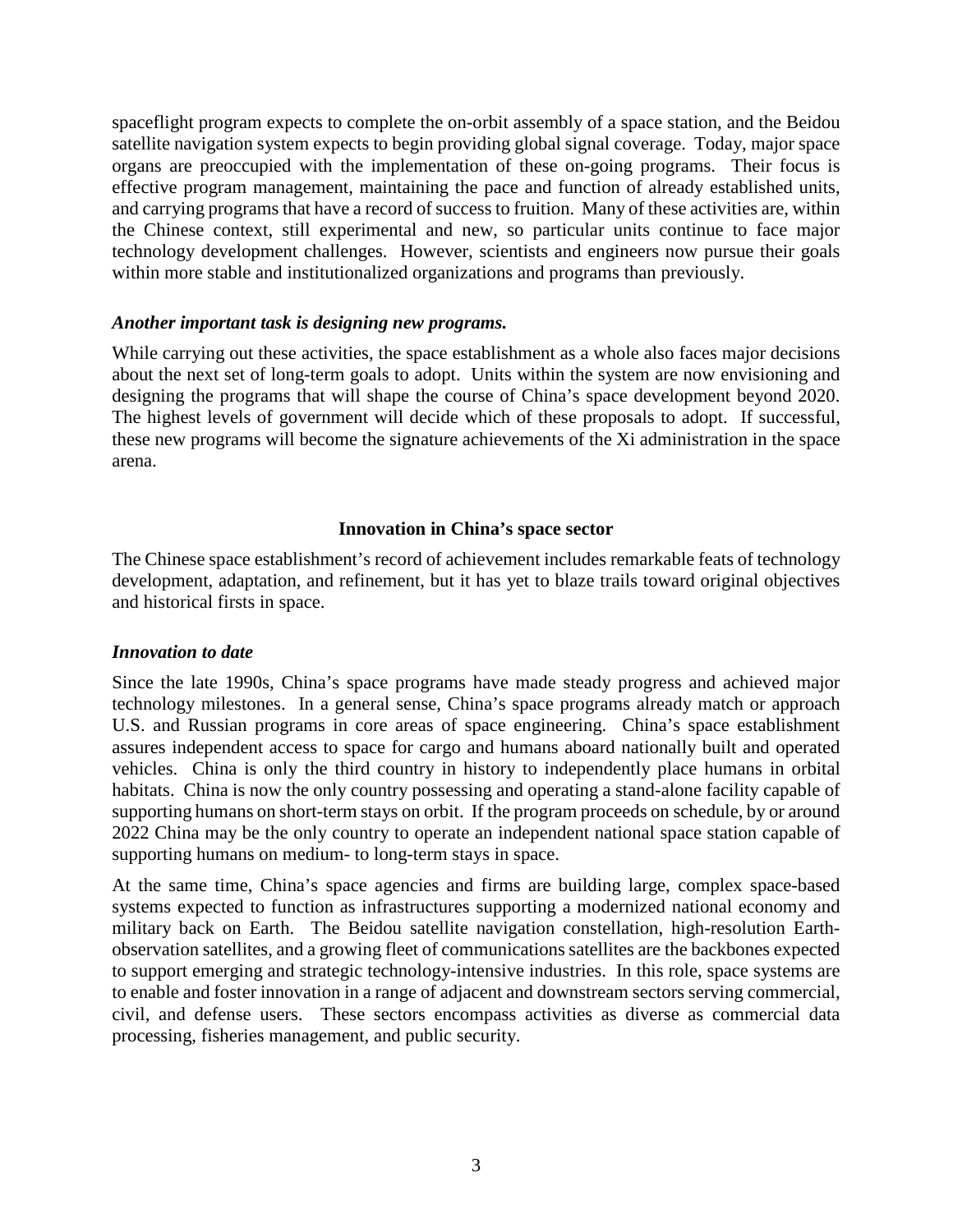#### *Factors conducive to success*

The success of China's space establishment in these respects owes to several factors. Three in particular stand out.

**Resources and commitment**. For at least the past 15 years, the Chinese state has been in a unique position to invest in science and technology programs. While estimates of state spending on space activities are contentious and data on this subject scarce, it is clear to outside observers that Chinese space organizations are steadily and reliably funded at levels suited to their programmatic objectives. The enormous size of China's internal market for space-based products and services also creates opportunities for sectoral growth and development virtually unparalleled elsewhere.

**Strategic vision**. Chinese space organizations owe their success to what has over the years coalesced into a coherent overarching vision for space development. This vision is at once ambitious and realistic. It encompasses bold, technologically demanding, and large-scale programs. Yet the intrinsic technical feasibility of China's goals in space is not in doubt, since for now these consist largely in reproducing earlier achievements of the Soviet Union/Russia and the United States. The aspirations are lofty, but known to be within reach. As a result, space organizations enjoy a stable and predictable policy and programmatic environment, within which they can reliably forecast and organize their activities with a view to optimal long-term results.

**Volume and scale**. The sheer volume of China's total space activities – whether measured by total number of launches, satellite platforms built, programs executed, or other indicators – in and of itself creates circumstances that foster continued success. Particular examples of these volume effects, including practice and learning-by-doing effects, are discussed below in the section on civil-military integration. The volume of activities also creates opportunities for rapid workforce development, yielding long-term benefits likely to become apparent only in the coming decades.

### *Challenges ahead*

Like actors pursuing other demanding, technology-intensive endeavors, China's space organizations face technical, commercial, and economic risks. These imperil their efforts at innovation in distinct ways.

**Technical risks**. Technical risks facing China's space establishment include the selfevident likelihood of major failures, delays, and ballooning costs within space programs. Such problems are typical of the space programs of even the most established spacefaring states. Technical challenges are not necessarily indicative of fundamental problems; many are transient obstacles that can be overcome with time, labor, and money.

**Commercial risks**. Commercial risks imperil those actors within China's space industry that are oriented toward domestic and international markets, rather than government customers. For example, China's satellite operators serving consumer markets may face competition from terrestrial alternatives to space-based telecommunications. Prospective exporters of Long March launches may face a new glut of supply depreciating global launch prices.

**Economic risks**. Economic risks exist for the space establishment as a whole. To an extent, the funding of and, by implication, the progress of space activities is likely to track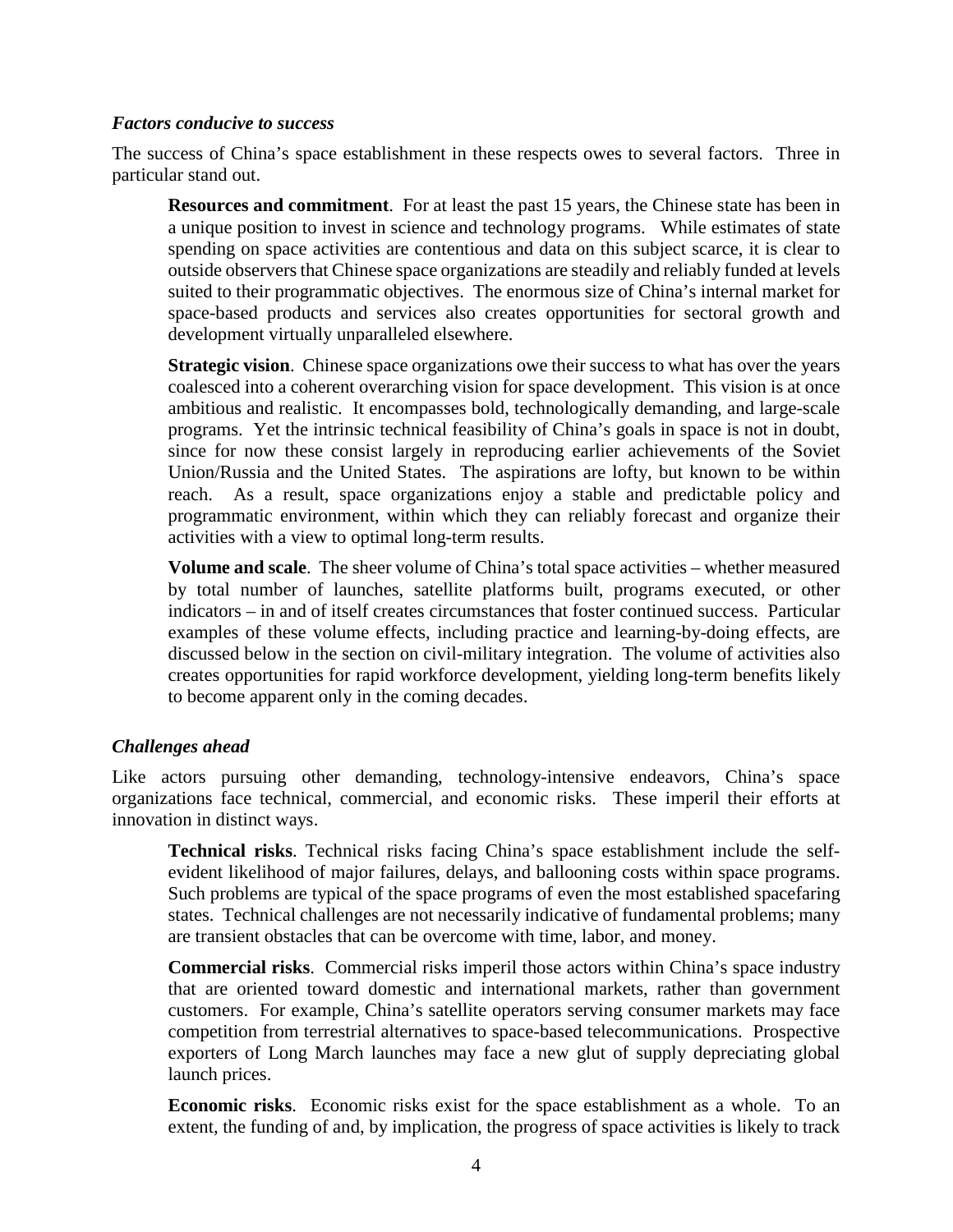the rest of the economy. If major disturbances (such as an unmanaged mass of defaults on obligations by local governments) upset the fiscal landscape, then space activities may be affected, but perhaps only episodically. In the unlikely event that China faces a larger economic downturn, space budgets are likely to contract indefinitely, slowing the pace of technical progress.

In addition to these general and ever-present risks, China's space establishment now enters a stage in which new challenges to innovation arise.

**World "firsts**." Having nearly completed building a suite of core space capabilities, China's space establishment now aspires to produce historical firsts and make unique advances. For example, China's scientific community aspires to make distinct contributions to global space science and exploration. Identifying such niches and filling them is difficult, even for longer-established spacefaring states.

**Staying the course while setting new goals**. Leading figures in the space sector must now sustain a sprawling complex of institutions and facilities implementing demanding programs, while also steering this establishment toward the next set of objectives. The complexity and magnitude of this task are unprecedented for China's space community.

**Cross-sectoral policy coordination**. To realize the innovation potential and other social returns on public investment in space activities that they envision, policymakers must coordinate space activities with a range of other policies, including an array of crosssectoral and industrial reforms and regulatory measures in other parts of the economy. As the technological sophistication and complexity of China's hybrid socialist-market economy grows, so do the challenges presented by this monumental task.

# **The promise of civil-military integration in the space sector**

Several experts appearing before the Commission have discussed Chinese policymakers' pursuit of civil-military integration and related goals, including through reforms of the defense industries. The guiding principle of civil-military integration was adopted formally in its current version by the administration of Jiang Zemin in 1997.

Within the space sector, it is helpful to think of civil-military integration as the principle that civilcommercial and defense high-technology programs should be mutually supportive. Industrial reforms and development in the space sector should maximize the synergies and complementarities between the civil-commercial and defense segments of the sector. For example, in a narrow sense, technical space professionals should make the most of commercial off-the-shelf solutions to meet defense needs. Similarly, they should explore the commercial potential of defense systems.

# **Advantages and potential of civil-military integration**

Both Chinese and international analysts agree on the substantial benefits of pursuing civilcommercial and defense space activities in a simultaneous and coordinated fashion. These benefits reflect the interchangeability of facilities, personnel, equipment, and certain products between civil-commercial and defense programs. At minimum, utilizing these resources toward both civilcommercial and defense ends reduces the long-run fixed costs of programs. Moreover, space technologies originally developed for military applications are now embedded into national and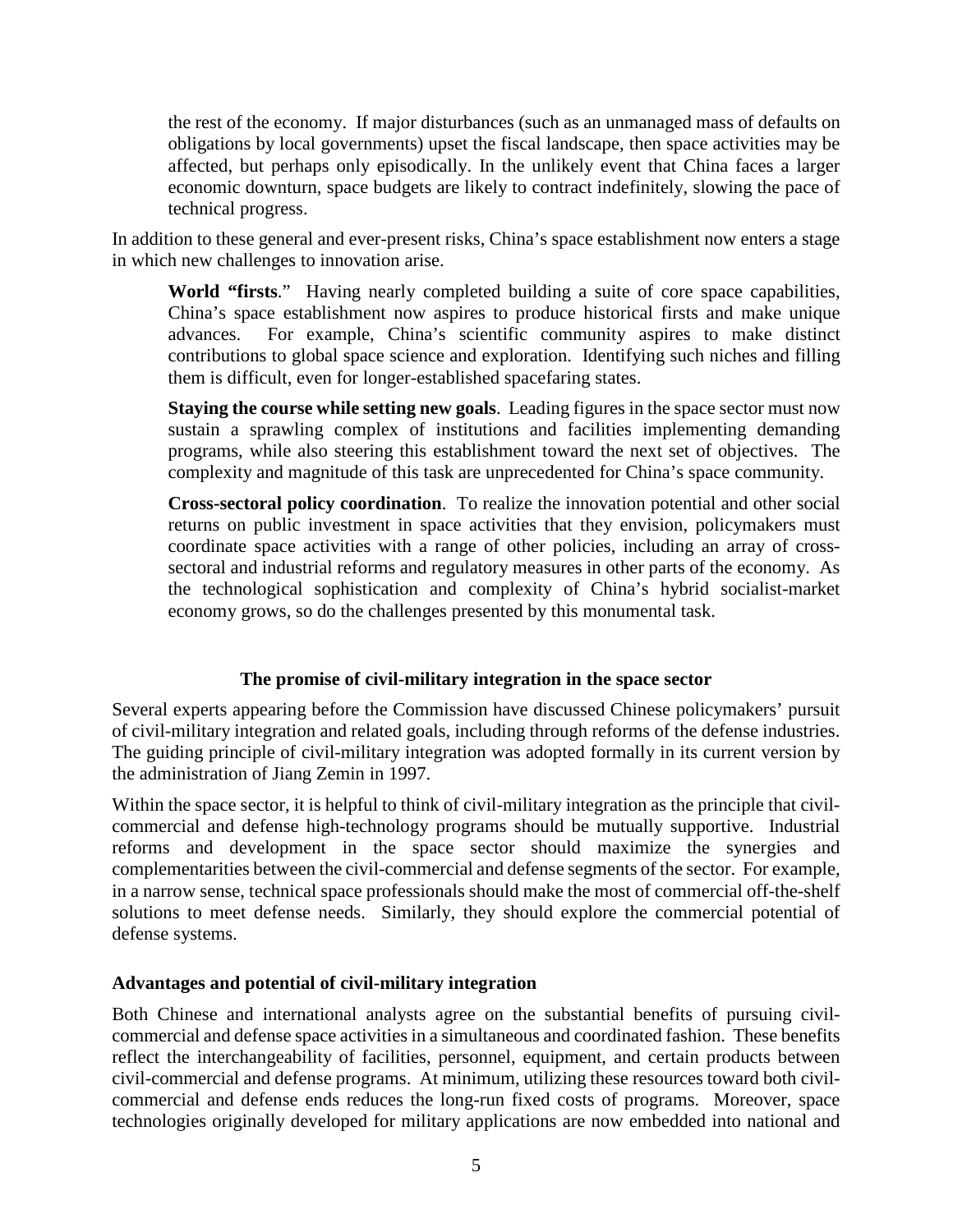global infrastructures. These systems support a vast range of economic activity and generating benefits beyond the context of their initially intended military use.

Analysts often characterize space technology items as "99%" dual-use or otherwise represent nearly all space items as indistinguishably civil-commercial *and* defense-applicable in nature. While experts agree that many space items are indeed dual-use, it is most helpful to think of the *capacities* required to conducts civil and commercial programs as often applicable to defense objectives and vice-versa. It is often in this systemic and diffuse sense that Chinese policymakers and decision makers reason about the viability of civil-military integration in the space sector.

The potential and benefits of civil-military integration are apparent in at least three dimensions of space programs and activities: organizational efficiencies to result from pursuing the parallel development of civil-commercial and defense space activities; manufacturing and operational processes applicable to both types of activities, and dual-use articles of hardware.

### *Organizational efficiencies in dual development*

Simultaneously pursuing commercial and defense space activities brings synergies, complementarities, and economies at the levels of individual facilities and of the space industry as a whole. Units within China's large space industrial groups, Casc and Casic (discussed in the Appendix), are poised to capture these benefits because they make both commercial and defense products.

In the industries of other major spacefaring nations, firms and programs have benefitted from the integration of their commercial and defense activities on an organizational level. In the United States, the major commercial communications satellite manufacturers also build a range of other satellite platforms for NASA and the Department of Defense. The same is true of major U.S. manufacturers of satellite sub-systems and components. In launch vehicle manufacture, both U.S. policymakers and specialists have identified important complementarities and synergies between the commercial and defense launch segments.

In China, the parallel, concurrent, and coordinated implementation of commercial and defense programs similarly promises synergies, complementarities, and economies in the manufacture of launchers and satellites. In both types of products, the organizational benefits of dual development are, at minimum, threefold. They result from economies of scale, experience effects, and modularization.

First, integrating the commercial and defense manufacture of launchers and satellites promises economies of scale and risk reductions in development and production for Chinese firms. Launcher and satellite manufacture are sensitive to volume. In general, as production volumes for a given vehicle or satellite platform rise, the cost of the average produced unit drops. Several factors account for this situation. Development costs are very high for new vehicles and platforms. Maintaining assembly, integration, and testing facilities for launcher and satellite production is costly. Retaining skilled personnel as demand for either commercial or defense products fluctuates also imposes high fixed costs. Transaction costs involved in reaching agreements with sub-system and component suppliers are high. At high volumes, these burdens are distributed over a larger number of launches or satellites. Because most launch systems carry extremely high fixed infrastructure costs, launch rates (volume/time period) have an especially profound impact on the cost of access to space.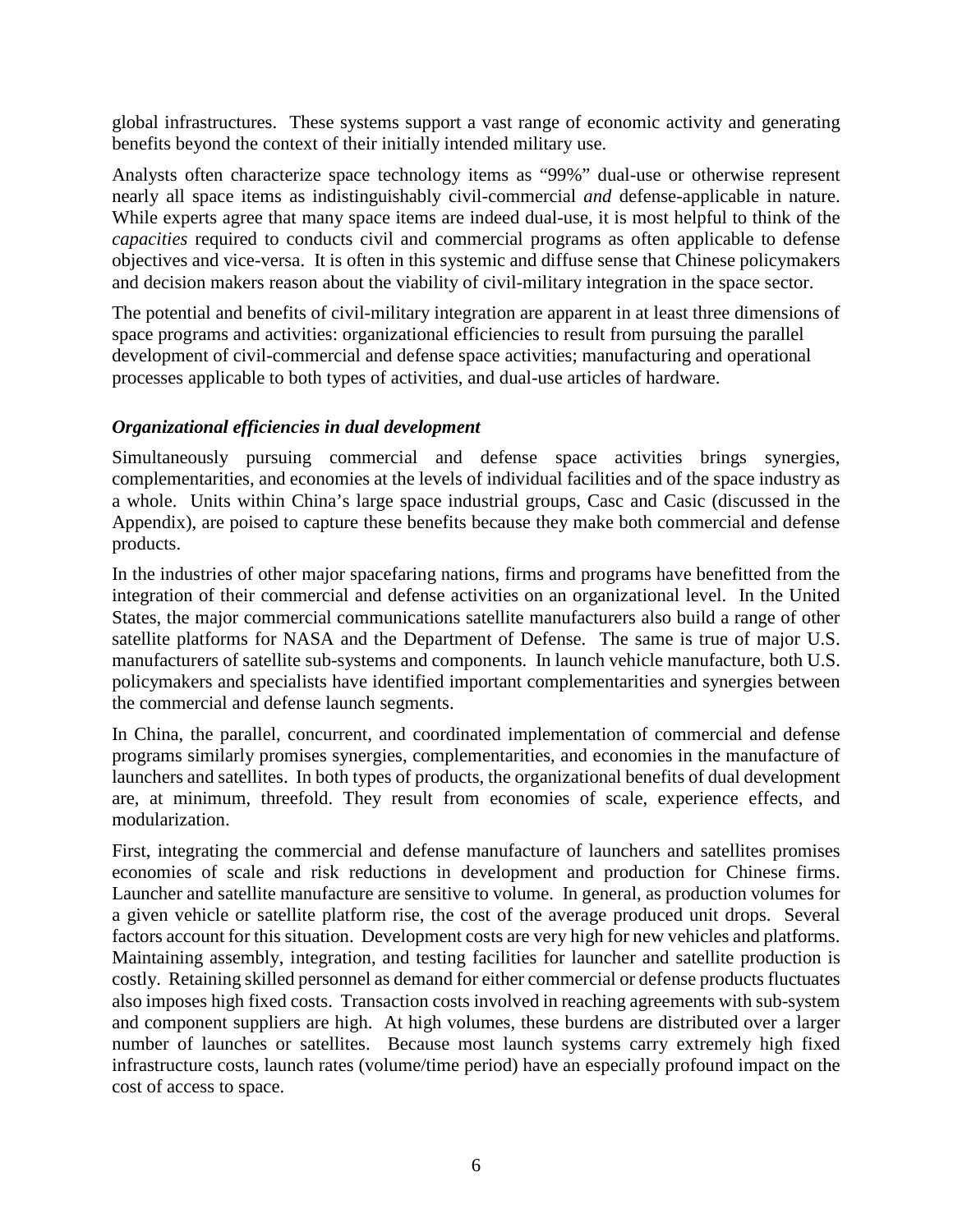For manufacturers facing these burdens, consolidating production of commercial and defense articles is optimal. Firms seek to capture the highest possible market for any given product, using common vehicles or platforms to carry both commercial and defense payloads where possible. Producing commercial launchers or satellite platforms for export can also increase the total production volume of a given item, further reducing its average unit cost. This cost reduction can, in turn, benefit both the commercial and defense sides of the integrated manufacturing industry.

Second, at higher production volumes, experience effects also kick in. These bring further cost reductions and other benefits. Learning effects in launch-vehicle manufacture, launch operations, and flight operations are significant. Practice is an important determinant of the success of launch vehicle programs. Even launch failures themselves provide learning opportunities. In addition, the more times a given vehicle has flown, the longer its record of reliable performance. Reliability is a priority in operators' choice of launch solutions for military and intelligence payloads, because these items are of high value, irreplaceable, and/or often uninsured. Reliability is also a concern to international commercial buyers of satellites, who are sensitive to launch insurance rates that track reliability. Using common vehicles to launch both commercial and defense payloads is a means for Chinese manufacturers to capture these benefits of experience.

Satellite platform and component makers also benefit from experience effects attained at high levels of production. For example, users of both commercial and defense satellites prefer platforms with a reliable track record of smooth operation. Once again, the higher the volume of satellites using a given platform flown, the greater this particular form of experience effect for the manufacturer. Using proven common platforms or elements for both commercial and defense projects also reduces design and development risks on these projects. Increasing the overall volume of satellite production by expanding commercial production, including for export, could benefit China's defense satellite programs.

A third set of economic and organizational benefits to result from dual commercial and defense space development has to do with modularization in launcher and satellite manufacture. Developing modular designs brings efficiencies in production and flexibility. During the past two decades, these benefits have been most accessible to China's launch-vehicle industry, but they have also existed for satellite manufacturers. By adopting modular designs, Casc has been able to serialize more of its fabrication of sub-systems and elements, bringing cost reductions and other efficiencies. According to Chinese industry experts, modular designs have also allowed more efficient assembly and testing of launch vehicle and satellite systems and sub-systems. To deliver the greatest advantages, modularization and serialization require production at a high volume. Taking advantage of commonalities in commercial and defense hardware to achieve a higher volume of production on a given satellite platform, launcher, or element allows firms to reap these economic and organizational benefits. As China's space establishment maintains launch rates approaching or even exceeding 20 launches per year, manufacturers are optimizing the modularization and serialization of various elements of launchers and satellites in this manner.

In sum, the experiences of Chinese manufacturers and research on the space industry by Chinese and international experts point to the economic and organizational benefits of pursuing an industrial strategy of civil-military integration in the space sector.

# *Manufacturing and operational processes applicable to defense programs*

Processes in the manufacture and operation of space systems that may be common to commercial and defense programs are several. They may include system assembly, integration, and testing and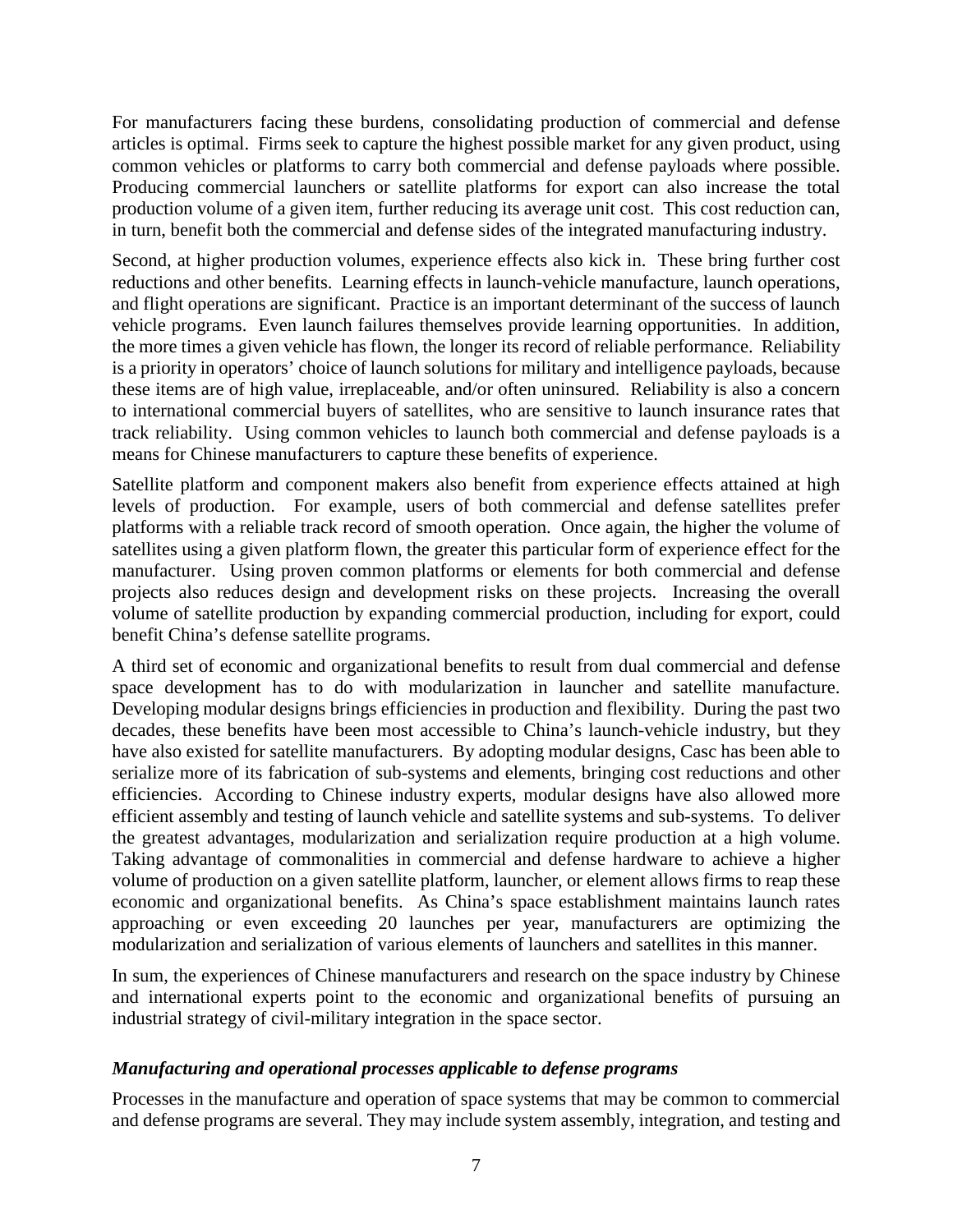the quality control of components. The commonality of commercial and defense processes in spacecraft manufacture varies by particular item and experts disagree on it overall magnitude.

Certain processes may be common to launch-vehicle and missile manufacture. Commercial launch vehicles and missiles share general features at the levels of systems and major sub-systems. Launcher technologies are not identical to missile technologies, but improvements in Casc's launcher manufacture have the potential to bring improvements to the company's missile manufacture under certain circumstances. As in other high-technology sectors, even though items of commercial and defense space hardware differ in their particular features, some defense programs can, in a general sense, benefit from improvements to processes on commercial programs.

While general commonalities make some launcher manufacturing processes applicable to missile production, differences between the two types of vehicles limit this transferability. Technical specialists explain that today's launch vehicles and missiles are designed to distinct specifications, tolerances, and performance requirements. Missiles generally use different rocket motors and launch methods than satellite launch vehicles. Their technical features also differ at the levels of smaller sub-systems and components.

Beyond manufacturing processes, certain operational processes are also common to commercial and defense space programs. These include the integration of payloads with launch vehicles and launch-site operations. These processes are similar or identical for launches of both commercial and defense satellites. Improvements' to Casc's commercial launch processes may also improve its launches of defense payloads.

# *Dual-use space hardware and related knowledge*

Particular items of commercial space hardware can be repurposed for defense applications with only minor modifications. These items include entire systems, such as launch vehicles, which can launch both civil-commercial and defense payloads. They also include sub-systems, such as sensors and robotic arms on spacecraft, which can in some measure be applied or adapted to intelligence or counterspace missions. Finally, dual-use technologies also include many smaller components, such as radiation-hardened electronic elements.

These dual applications are apparent to Chinese experts and policymakers, who advocate using commercial technology to modernize and develop the defense industries. While stressing autonomous development, sectoral policies and directives guide Casc and Casic to resort to commercial solutions available on world markets when indigenous defense technologies are not available.

### **Limitations on civil-military integration efforts**

Several factors, both domestic and international, still hinder the pursuit of civil-military integration in China's space sector. These factors are discussed in recent reports on China's military modernization and defense industries submitted to the Commission. In addition to organizational and institutional obstacles to integration, U.S. export controls and other restrictions on trade in space items with China limit opportunities for Chinese firms to use commercial solutions to meet defense needs.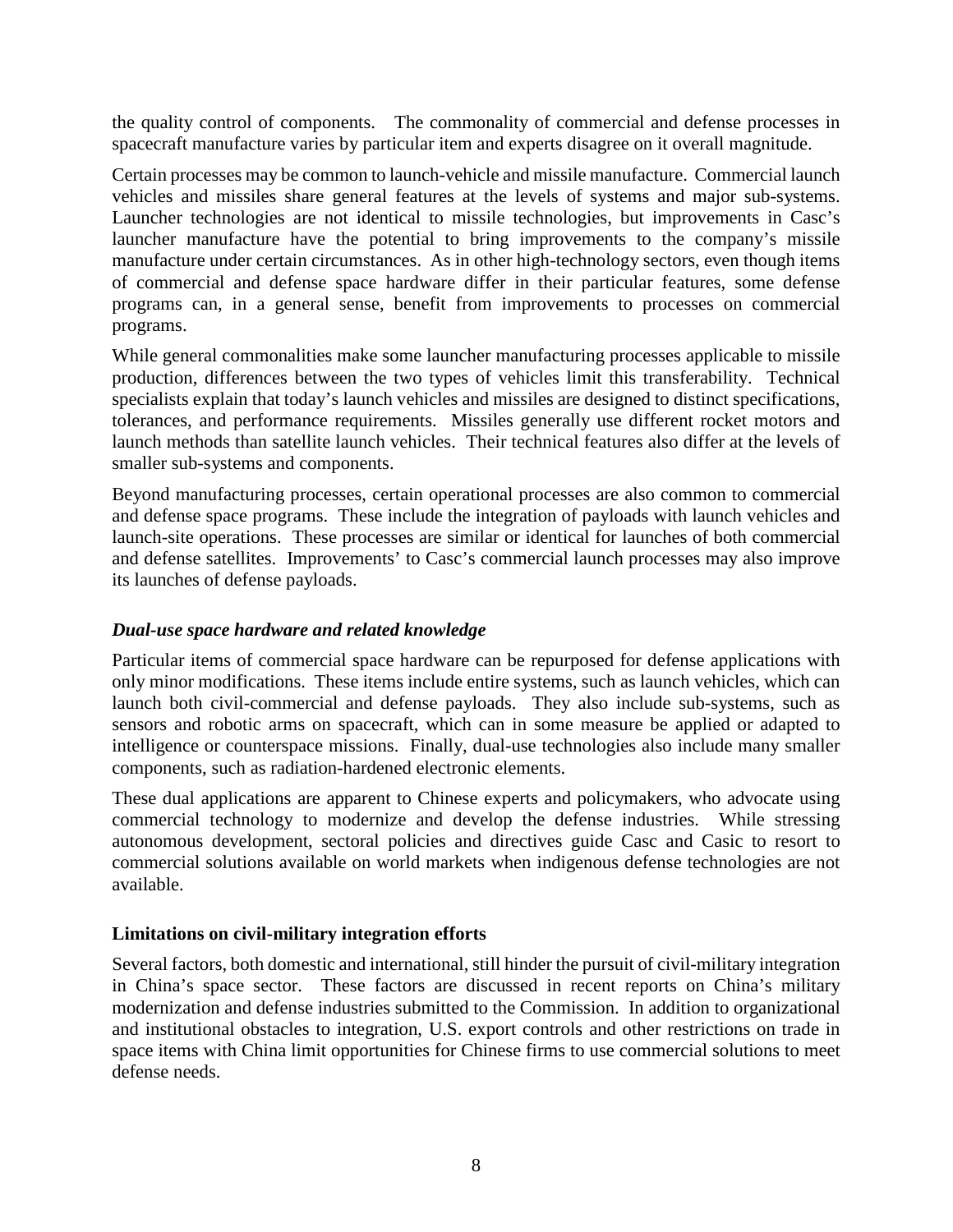### **Foreign sources of China's space technology**

With few exceptions, it is difficult to state with any confidence when and how international actors have supplied China's space industry with space technology items. While characterizing these transfers is challenging, observing the course of China's space development nevertheless reveals changing conditions that affect the likelihood of Chinese actors seeking and using foreign inputs today and in the future.

Since at least 1999, the main thrust of China's space development has been national and relied in large part on technology developed by domestic actors. Chinese space experts explain that, given the sector's strategic role, their country must assure its independent access to and utilization of the space environment. The goal of sectoral policy, it follows, has been building a comprehensive industrial base within China, so as to ensure national control over critical processes in satellite and launcher manufacture. At the same time, this approach has allowed the selective pursuit of international trade and cooperation projects, where these bring significant benefits, but carry few risks. In this approach, foreign partners' inputs can supplement, but should not substitute for or interfere with, homegrown capabilities.

Having pursued this strategy for many years, China's space industry is by now so advanced in many areas that it may in fact seek or need fewer foreign inputs than in the past. As Chinese experts explain, major programs avoid importing entire foreign systems or sub-systems. Instead, they prefer to seek out partnerships with foreign firms that have special competencies to coproduce or co-develop major systems or sub-systems. For example, the China Manned Spaceflight Engineering Office has sought an international partner to develop in-space robotics for the space station program. China's space industry is now more likely to seek out foreign inputs of specialized sub-systems, instruments, or components than foreign-made platforms or complete systems.

Moreover, as a result of its advances, China's space establishment today is at least as likely to be a supplier of technology to newer entrants into the sector as an importer. For example, through their role in the Asia-Pacific Space Cooperation Organization, Chinese space organs provide opportunities for training and access to data to member states that have relatively modest space capabilities. China's space industry has also concluded a string of agreements to export satellites and/or launch services to developing countries that theretofore had no significant space assets.

### **Impacts of U.S. export controls**

The impact of U.S. export controls on China's pursuit of space capabilities today is difficult to assess. Some observations suggest that its effects are mixed and declining.

Much of China's success in space owes to structural factors and Chinese policy choices that lie beyond U.S. influence. As discussed above, among these factors are China's enormous internal market for space goods and services, large and stable budgets for space activities, and strong political commitment to success in space endeavors.

Some Chinese specialists interpret the 1999 tightening of U.S. export controls on space items as part of a U.S. strategy to suppress China's peaceful rise. In this view, the 1999 controls are not merely a denial of trade opportunities, but one facet of a larger U.S. effort to block China's national rejuvenation: a "space containment policy" targeting China's core development and security interests. In this view, the embargo constrains China's economic advance by excluding it from world markets for high-technology goods and stifles its defense modernization. These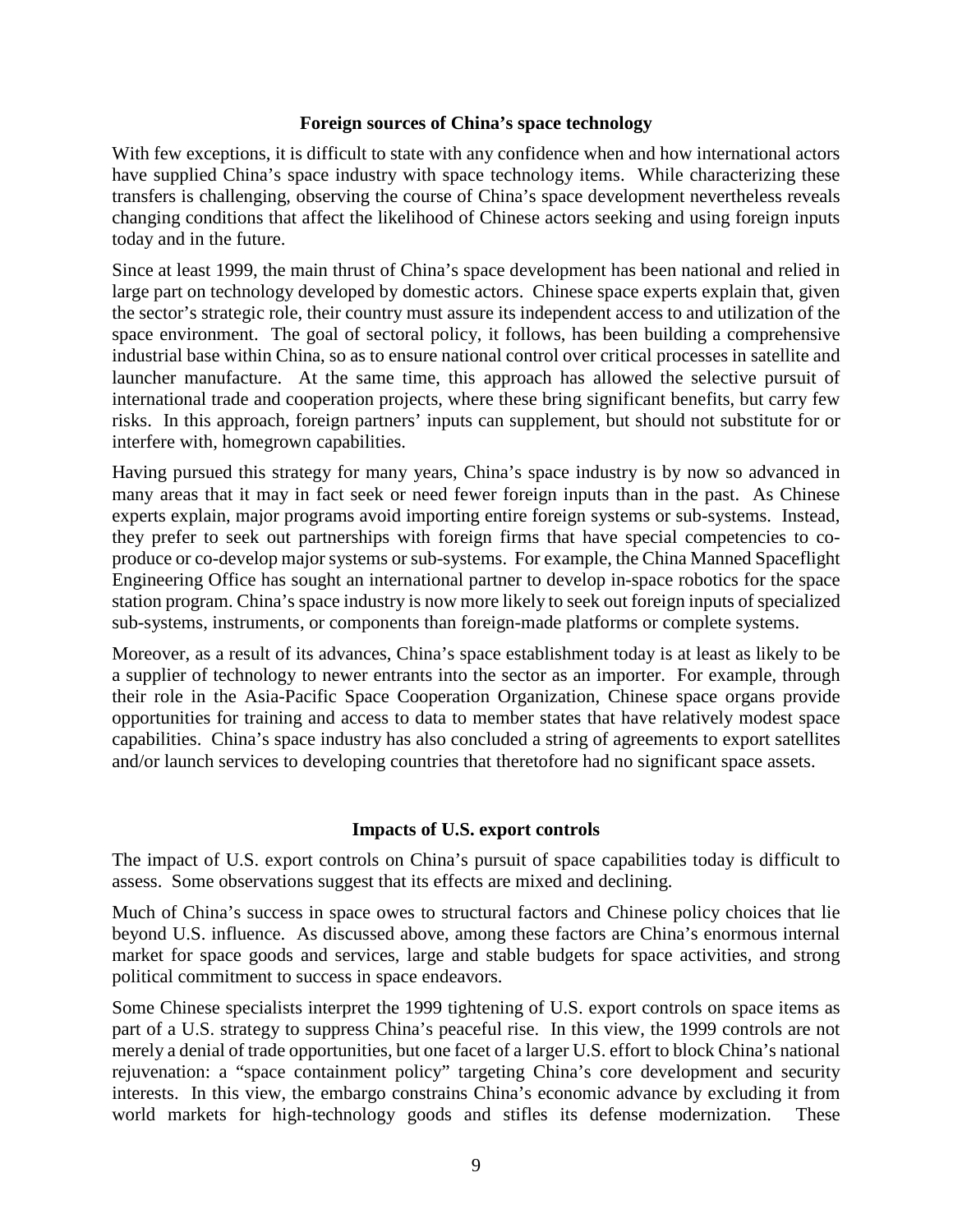interpretations of U.S. export controls underpin and rationalize policies to rapidly and autonomously develop capabilities in civil, commercial, military, and intelligence space.

Whether or not U.S. policy has in fact had the containing or hindering effects identified by Chinese experts, China has achieved an impressive record of national firsts in space technology while U.S. export controls have been in place. Further complicating the assessment is the fact that China's high-technology industries have made significant advances both in areas that are tightly exportcontrolled, such as space technology, and in areas that are more loosely controlled, such as aeronautic technology.

### **Conclusion**

In sum, the environment of policies and processes in which Chinese space activities occur continues to evolve. However, the setting within which space programs are designed, adopted, and implemented today is more institutionalized and stable than in the past.

Overall, the Chinese space establishment has made remarkable technical achievements, producing a string of important national firsts since 1999. In particular, China is only the third country to develop advanced capabilities in human spaceflight and among only a handful to be building a global satellite navigation system. Now possessing core space capabilities in every major area, China's space establishment is poised to contemplate achieving global firsts in space science and engineering.

As China's space development forges ahead, its leaders stress the benefits of pursuing civilcommercial and defense space activities in a simultaneous and coordinated fashion. These benefits are systemic and institutional. They include organizational efficiencies, improvements to processes, and the dual applicability of hardware. Still, domestic and international factors continue to hinder the pursuit of civil-military integration.

While it is difficult to assess the contribution that specific foreign-origin technologies have made to China's space efforts, its advancing programs are geared toward the domestic sourcing of inputs and the development of independent national capacities. This situation suggests that the Chinese space industry's need for foreign inputs may be narrowing in scope. Similarly, the impacts of U.S. export controls on China's pursuit of space capabilities today remain difficult to assess. Some observations suggest that their effects are mixed.

Please accept my sincere thanks for the opportunity to share with you the results of my research. I would be pleased to answer any questions at the hearing or in writing.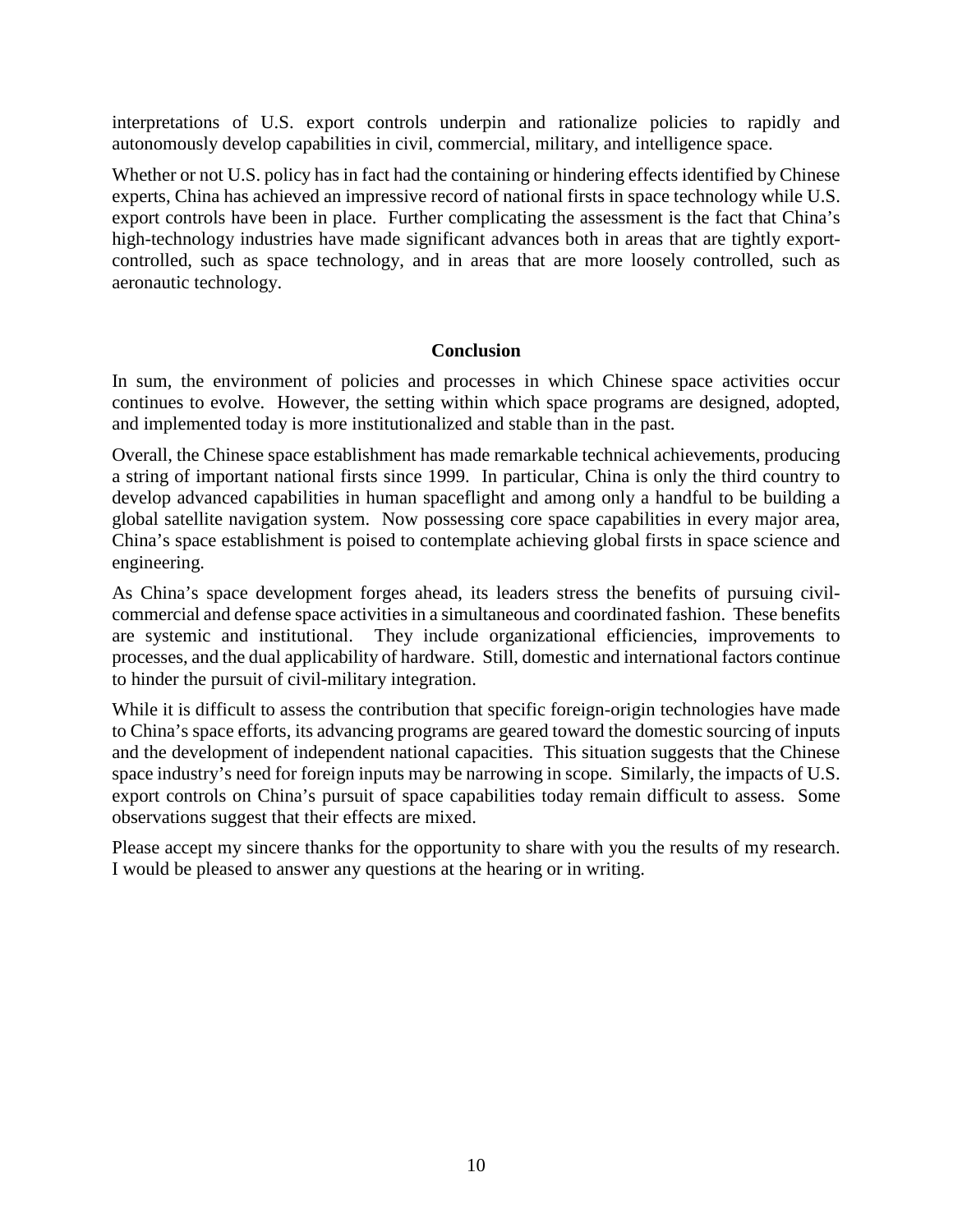### **Appendix: Leading institutions in China's space establishment**

China's space policies and programs consist in the implementation of long-term technology development strategies. Numerous state organs are involved in space activities. These range from units that formulate and oversee policies and programs to those that produce and operate space hardware. In this system, major programs have dedicated program offices. They coexist with large organizations, such as the ones listed below, whose reach extends across multiple programs.

# *China Aerospace Science and Technology Corporation (Casc) and China Aerospace Science and Industry Corporation (Casic)*

Casc and Casic are the two large state-owned defense industrial groups that build virtually all the hardware for Chinese space missions and projects. They are sometimes regarded as the most influential actors in the space sector. These conglomerates' major clients are the government organs that run the space program. Both the civil and military space budgets flow into these two companies.

Casc and Casic each subsume vast and diverse facilities and organizations performing the research, development, and production of space systems. Their main facilities are clustered around Beijing and Shanghai. Each of these industrial groups comprises system integrators, sub-system integrators, and component makers.

The larger of the two conglomerates, Casc, focuses on more powerful launch vehicles and larger satellites. Casc subsidiary China Great Wall Industry Corporation is responsible for marketing Chinese launch services and satellites abroad. The smaller Casic focuses on missiles and smaller satellites. Casc and Casic both develop and manufacture civil, commercial, and defense space technology and both are also involved in industries other than space. Each has undergone profound reforms and several rounds of restructuring since 1998.

In addition to these two major players, many small and medium-sized enterprises have emerged as users and processers of space-derived data and space-based services over the past two decades.

# *State Council of the People's Republic of China*

The main body at the helm of state administration, the State Council is made up of the heads of major ministries and equivalent organs. This body formally decides and adopts top-level longterm policies and strategies for science and technology. In 2006, the State Council issued the national *Medium- and Long-Term Plan for the Development of Science and Technology.* This strategy for the 2006-2020 period updated and accelerated the pursuit of goals set out in the *State High-Technology Development Plan* of 1986 (also known as Program 863), which set China's major space programs on their current course. The *Medium- and Long-Term Plan* identifies and funds technology mega-projects, including large projects in space exploration, human spaceflight, and satellite navigation.

### *State Administration for Science, Technology, and Industry for National Defense (Sastind)*

In 2008, Sastind succeeded the Commission for Science, Technology, and Industry for National Defense (Costind). Unlike its more autonomous predecessor, Sastind is a unit within the Ministry for Industry and Information Technology, designated a 'super-ministry' because it subsumes units of formerly ministerial level. Costind and Sastind have been the main state entities involved in space policy and technology development programs. Guided by the long-term strategies discussed